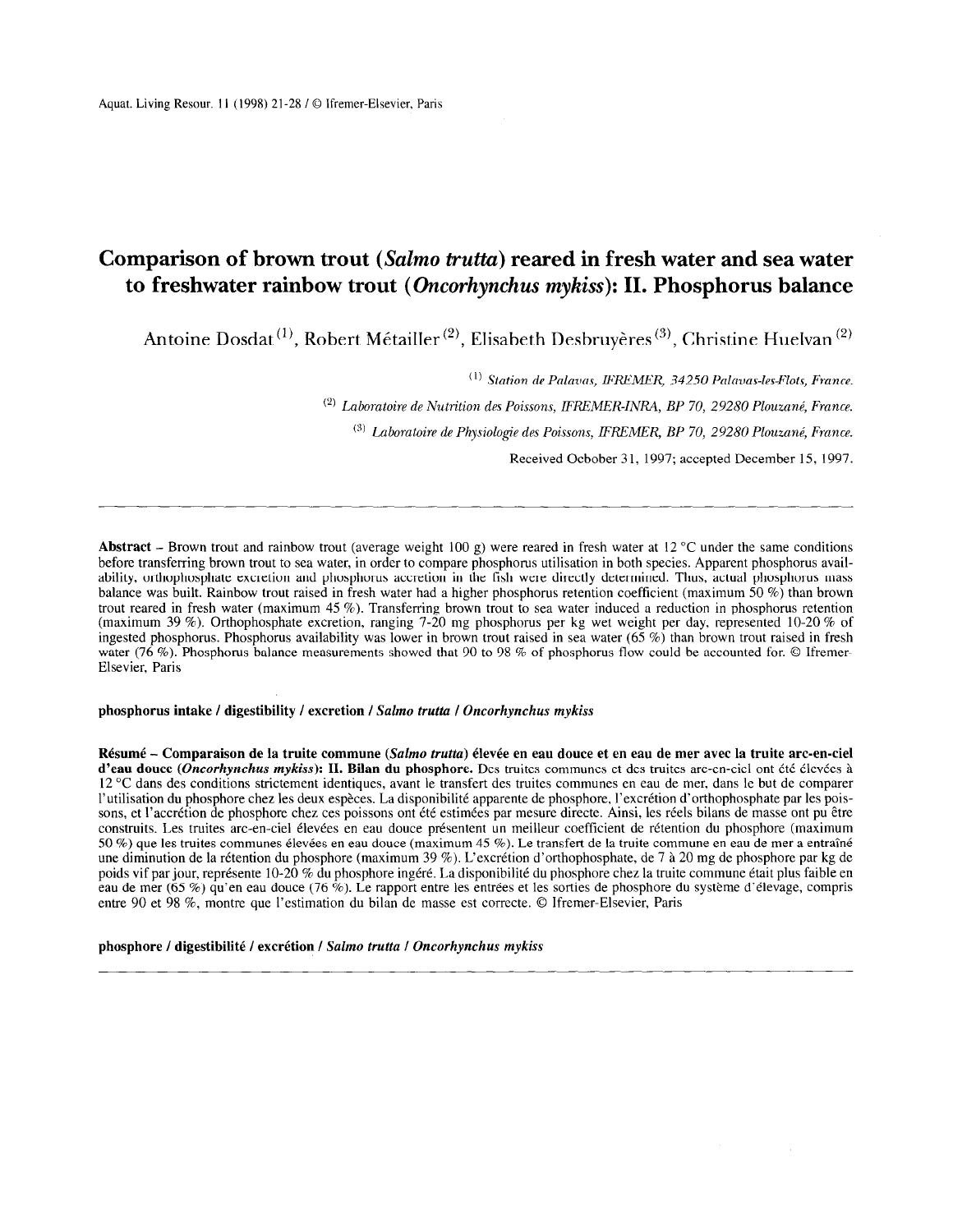#### 1. INTRODUCTION

Brown trout (Salmo trutta fario) is a very promising salmonid species, which can withstand the climatic conditions such as high temperature and high salinity prevailing on the southern European coast [28]. French legislation imposes an environmental impact study, to build new fish farms, including an estimation of nutrient loadings [12]. Phosphorus is the second driving element in the eutrophication process in the marine environment after nitrogen [34]. It is also an essential dietary element in fish [33, 47, 301. Salmonid diets usually contain large amounts of fish meal, which generally provide sufficient available phosphorus. Recently, phosphorus content in Atlantic salmon (Salmo salar) and rainbow trout (Oncorhynchus  $m\nu$ kiss) diets was reduced in order to limit phosphorus discharge. Unfortunately few data are available regarding the nutritional requirements, excretion and metabolism of brown trout  $[30, 11, 12]$ . It is not known if phosphorus metabolism in brown trout is similar to other members of the salmonid family, particularly rainbow trout. Phosphorus requirements are relatively well known in rainbow trout [38, 27, 43]. Phosphorus loadings have been studied in rainbow trout farms in both fresh water  $[26, 48, 19]$  and sea water  $[1, 22]$ . Only limited information is available for brown trout raised in fresh water [9] and data are totally lacking for brown trout raised in sea water. The objectives of the present study were (1) to compare phosphorus losses and utilisation in both species, held in fresh water, and (2) to determine the influence of sea water on phosphorus utilization of brown trout.

Growth and nitrogen balance have been described in a previous paper  $[14]$ .

# 2. MATERIALS AND METHODS

#### 2.1. Experimental design and rearing conditions

The experiment was organized in four consecutive phases as described previously [141. Parameters con- $\mu$  phases as described previously  $\mu$ + $\mu$ , raialiteteis conexperimental protocol, in exactly the same conditions. experimental protocol, in exactly the same conditions Phase 1 was dedicated to the comparison of phosphorus excretion and phosphorus accretion in brown trout. and rainbow trout reared in fresh water. During the second phase, the same comparison was made on brown trout during their adaptation to sea water. Seawateradapted brown trout were then compared to the rainbow trout and brown trout maintained in fresh water (phase 3). This latter phase was pursued to determine hourly excretion rate and bioavailability of phosphorus in the same water quality conditions (phase 4).

 $R_{\text{max}}$  and  $R_{\text{max}}$  and  $R_{\text{max}}$  were  $R_{\text{max}}$ **Kambow** trout  $(KI)$  and prown trout  $(BI)$  were obtained from the IFREMER-INRA Experimental Station in Sizun (Brittany, France). Fish were sorted and dispatched into twelve indoor 500 L tanks  $(1 \times 1 \times 0.5 \text{ m})$ , supplied with fresh water (FW). Eight tanks

were filled with brown trout (BT.FW, average weight  $90 \text{ g}$ ) and 4 tanks with rainbow trout (RT.FW, average weight 80 g). Fish were hand fed a fixed ration twice daily at IO:00 and 16:OO h using floating expanded pellets (the rationing and the composition of which are described in  $[14]$ ) containing 0.93 % total phosphorus, IO % of which derived from calcium hydrogen phosphate and the remaining from the ingredients. During the whole experiment (including acclimatisation), particular attention was given to feed intake which was recorded at each meal in every tank. Photoperiod was maintained on a 12L: 12D (8:00-20:00 h) cycle.

The first phase of the experiment lasted 46 days. The feeding level was fixed at 1 % of the biomass and uneaten pellets were recorded. The second phase began when brown trout in 4 of the 8 tanks were progressively transferred to sea water (SW) over two days by adding thermoregulated  $(12 \degree C)$  filtered sea water. Dead fish were recorded and weighed every day. At the end of the second phase (day 66) fish were weighed and re-allocated in order to balance the biomass in the tanks, which had previously been altered by differential mortality and growth rates. All rearing conditions were similar, except salinity. The third phase lasted 50 days. Both sea water and fresh water were thermoregulated at 12 "C. During this phase, the ration was fixed at 0.9 % of the biomass. The fourth phase took place when fish were transferred into 3 cylindroconical tanks  $(1 \text{ m}^3)$  in order to determine phosphorus availability and to monitor hourly excretion rates. This phase lasted 40 days, including acclimatization to the new tanks. Faeces and water were sampled during the last five days of the phase. In order to enable correct availability evaluation, the fish were fed once a day and tanks cleaned every day.

#### 2.2. Sampling of wastes in effluent water

During the first three phases, outflowing water quality was monitored in each tank, including reference tanks with no fish [13]. The sampling runs lasted 5 consecutive days before each weighing: two runs occurred during phase I, one run during phase 2 and two runs during phase 3. Water was sampled through a persistaltic pump and pooled into polypropylene bottles with chloroform as a preservative  $[13]$ . Orthophosphate phosphorus  $(P-PO<sub>A</sub>)$  was analysed by the molybdate method [35]. Analyses were conducted  $\mu$ using a Techniconalyser II. This enabled evaluated evaluated evaluated evaluated evaluated evaluated evaluated evaluated evaluated evaluated evaluated evaluated evaluated evaluated evaluated evaluated evaluated evalua using a reconfictor Automatique II. This enabled evaluation uation of average P-PO<sub>4</sub> content of the water on a daily basis. For each tank, the freshwater flow, coming from a water tower, was measured once a day, and seawater flow twice a day before and after every filter cleaning operation.

During the fourth phase, phosphorus availability of  $\mu$  puring the fourth phase, phosphorus availability of the feed was evaluated by using a decantation bottle and chromic oxide as a marker [8]. Faeces were collected with 1 000 mL of supernatant water, over 5 consecutive days, after 7 days of acclimation to the feed, and then frozen  $(-20 \degree C)$ . Pooled samples were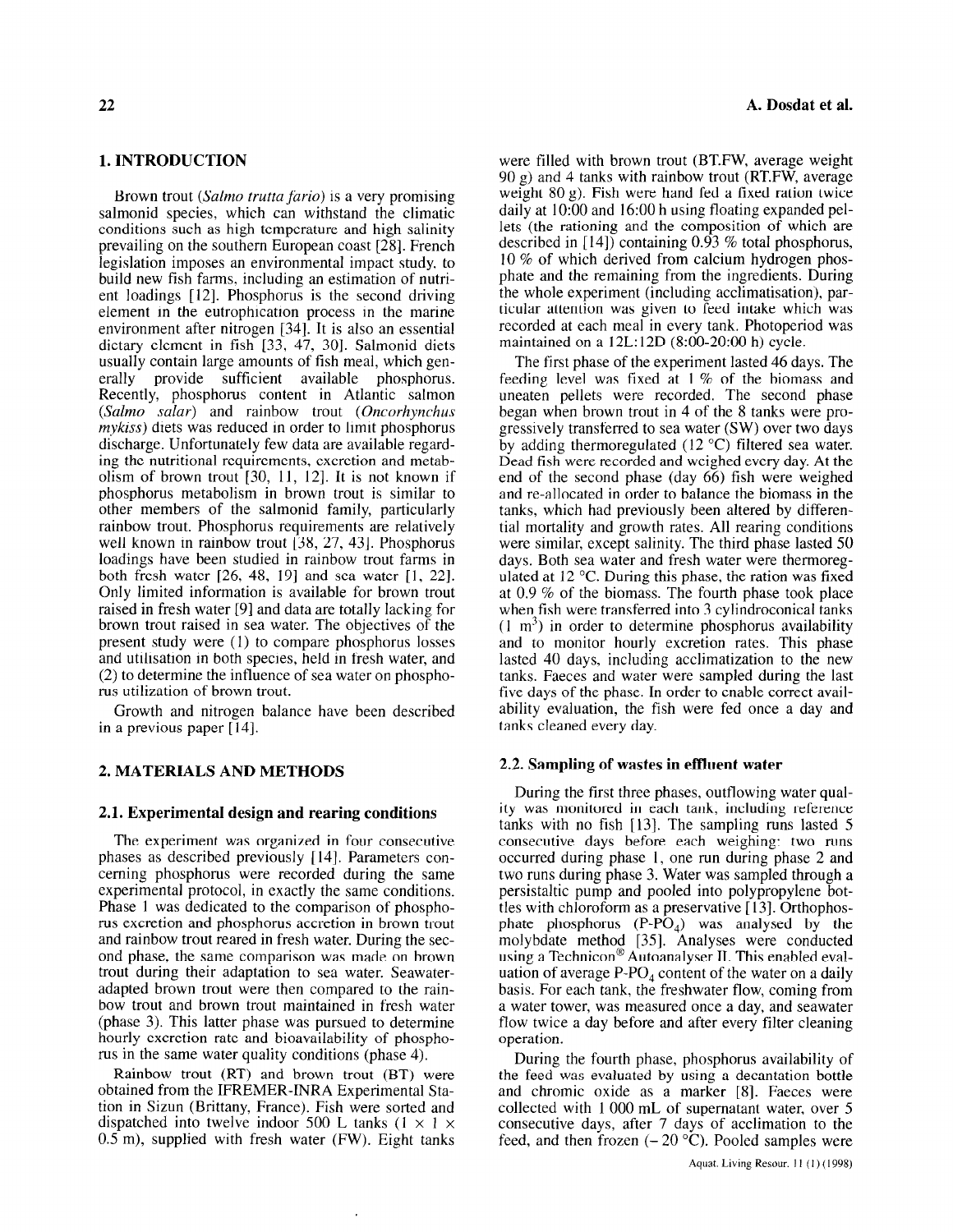# Phosphorus utilisation in two trout species 23

centrifuged (15 min,  $4^{\circ}$ C,  $4\,000$  rpm) and the phosphorus content of the supernatant and the bottom analysed separately. Patterns of  $P-PO<sub>4</sub>$  excretion were monitored using the method described earlier [13].

# 2.3. Sampling and chemical analyses of feed, fish and faeces

Rainbow trout and brown trout were sampled after one day of fasting in two sets at day 0 (5 fish per tank, pooled). On day 46, 66 and 116, 10 fish per tank were sampled and analysed separately.

Proximate analysis of feed and chemical composition analysis of fish were performed as follows: dry matter after drying 24 h at 105  $^{\circ}$ C, total phosphorus as P-PO,, after total oxidation with sulphuric acid and oxygenated water  $(H_2-O_2)$  by the molybdate method [35]. Phosphorus in the faeces was analysed for both particulate and soluble phases, and chromic oxide in faeces and feed as previously described [5].

# 2.4. Data processing and statistical analysis

In all calculations, ingested feed is given in dry matter. The following parameters were used:  $B = Bio$ mass wet weight (g);  $Q =$  water flow rate  $(L \cdot h^{-1})$ ;  $C =$  orthophosphate concentration (mg $\cdot L^{-1}$ ). Basic data were processed to determine:

(i) Phosphorus retention coefficient

 $100 \times$  (Final phosphorus fish content

- Initial phosphorus fish content

Phosphorus intake

(ii) Apparent availability coefficient of Phosphorus  $(\%)$  $100 - [100 \times (Cr.diet/Cr.faeces) \times (P.faeces/P.diet)]$ 

(iii) Daily excretion rate (mg  $P \cdot kg^{-1} \cdot day^{-1}$ ) (Average outflow concentration  $-$  Average outflow concentration of empty tank)  $\times$  Q  $\times$  24 B

(iv) Hourly excretion rate (mg  $P \cdot kg^{-1} \cdot h^{-1}$ ), defined in [13] as:

$$
\left(\frac{Q}{1 - e^{-QTV}}\right) \times (C_{t+1} - C_i - (C_t - C_i)e^{-QTV}) \times \frac{1}{B}
$$

 $\mathcal{A}$  is taking volume,  $\mathcal{A}$  (expedience of  $\mathcal{A}$ ) outflowing (e.g.,  $\mathcal{A}$ ) where  $\gamma$  is tank volume,  $C_f$   $(C_i)$  buth

(v) Phosphorus recovery rate  $(\%)$ 

 $100 \times$  (Final phosphorus fish content

+ Phosphorus faeces content + Excreted  $P-PO<sub>4</sub>$ )

(Initial phosphorus fish content + Phosphorus intake)

 $W_{\text{max}}$  for the analysed, a comparison of the analysed, a comparison of the comparison of the comparison of the second where two factors were analysed, a comparison of the

testing the homogeneity of the variance in the case of an unbalanced number of tanks (phase 1). One way ANOVA was used in balanced experiments involving three conditions (phase 2 and phase 3), followed by a Newman-Keuls-test for a posteriori classification. When percentage values were to be tested, the arcsin  $\sqrt{ }$ transformation was employed.

# 3. RESULTS

# 3.1. Orthophosphate phosphorus  $( \text{P-PO}_4)$ excretion

P-PO<sub>4</sub> excretion rates, expressed in mg  $P \cdot kg^{-1} \cdot d^{-1}$ , were lower in RT.FW during phase 2 and 2 (table I). They were similar during phase 3 and 4. With increasing weight, from phase 1 to phase 3, excreted P-PO, increased in RT.FW  $(F_{\text{ref}} = 43.1, P < 0.001)$ , contrarily to BT.FW  $(F_{\text{tot}}) = \frac{1}{4}$  not significant). This was also the case when P-PO, excretion rates were expressed as a percentage of ingested phosphorus. During adaptation to sea water, brown trout excreted larger amounts  $P-PO_4$ , compared to their phosphorus ingestion  $(35.6\%$  instead of 22.4 % in BT.FW). In acclimatised BT.SW, P-PO $_A$  excretion rates were significantly lower than in BT.FW (phase 3-run 2 and phase 4).

Excretion profiles (*figure 1*) confirmed the data obtained by the pooling method during phase 3-run 2  $(table I)$ . They show no trend, and no linkage with the feeding or the dark period was noticeable. Maximum excretion rates reached 1.0-1.5 mg P-PO<sub>4</sub>·kg<sup>-1</sup>·h<sup>-1</sup> in BT.FW.

# 3.2. Phosphorus accretion

RT.FW retained ingested phosphorus in a better way than brown trout under all conditions, although it was not significant in phase 1 due to great variability, and in phase 2 due to the very low value in BTSW  $(table II)$ . In RT.FW retained phosphorus reached more than 50 % of the ingested phosphorus. During acclimatisation to sea water, brown trout retained only around 4 % of ingested phosphorus. No significative difference was observed between BT.FW and acclimatised CIILE WA

#### 3.3. Mass balance

Monitored output parameters, i.e. faeces phosphoruonnoicu output parameters, r.e. raeces phosphorus, rus,  $P-PO<sub>4</sub>$  and final whole body phosphorus, represented more than 90  $%$  of total phosphorus input from feed and initial whole body phosphorus content  $(table II)$ . No particular trend was noticeable. Phosphorus availability varied from 65 to 76 %. It was lower in BT.SW. Soluble phosphorus in the faeces represented 15  $%$  of the total faeces content in RT.FW and BT.SW, and 29 % in BT.FW. Phosphorus content in the fish represented 0.32-0.35 % of the whole body wet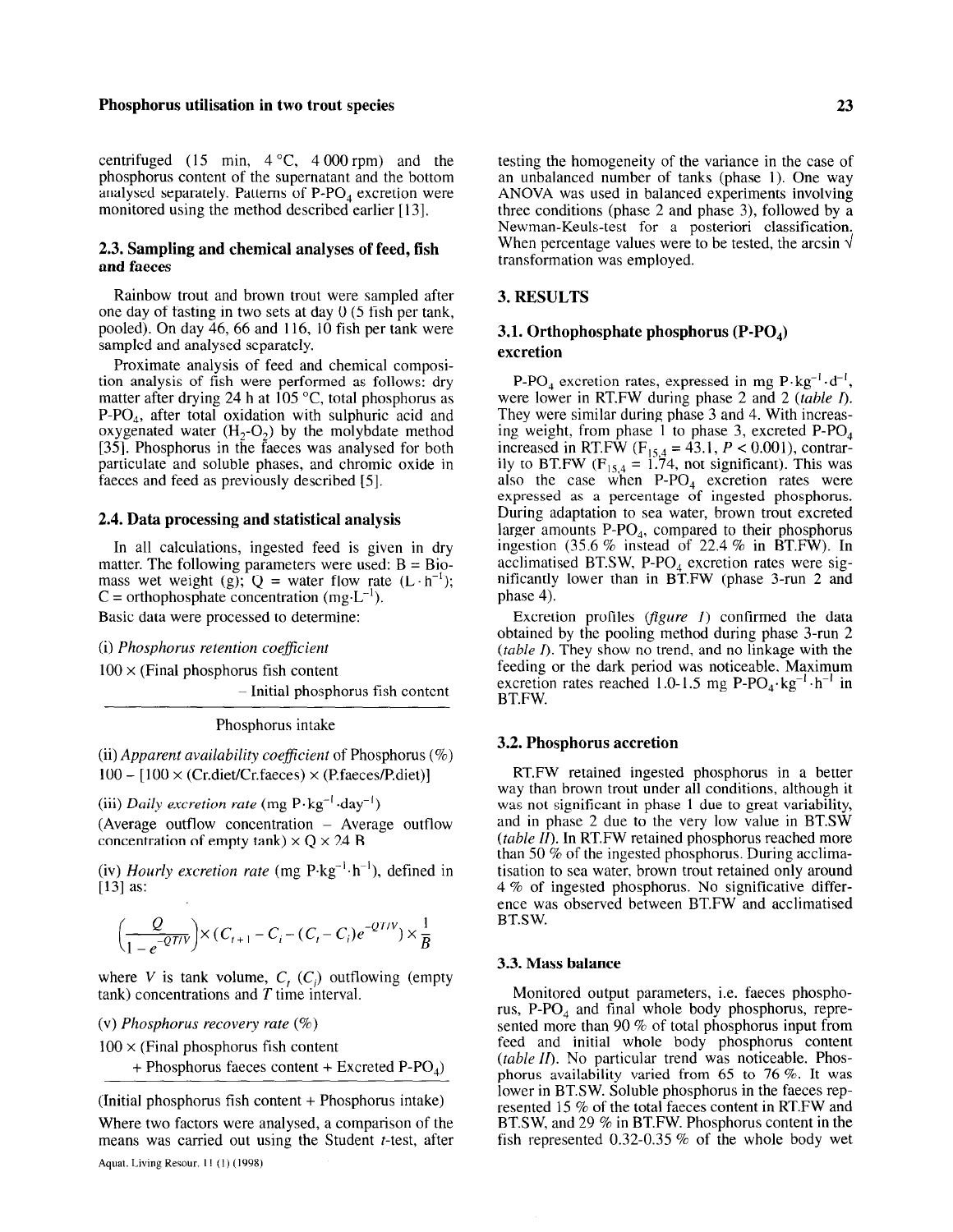

Figure 1. Orthophosphate phosphorus excretion profiles of 50 fish (average weight 300-380 g): RT.FW is rainbow trout in fresh water, BT.FW is brown trout in fresh water and BTSW is brown trout in sea water. Arrow indicates feeding time. Dark area represents the night period.

Table I. Comparison of orthophosphate phosphorus excretion during the 4 phases of the experiment. Excreted and ingested phosphorus are given in mg P $\cdot$ kg<sup>-1</sup> $\cdot$ d<sup>-1</sup>. Values for excretion in phase 4 are recalculated from hourly excretion rates. For each run, the date of which is given, values in the same column not sharing a common superscript are different at the level  $P < 0.05$ . Significance of Student  $t$ - ( $t$ -test) and ANOVA ( $F$ ) tests are given at: \*  $P < 0.05$ , \*\*  $P < 0.01$ , \*\*\*  $P < 0.005$ , NS: not significant.

|         |                               | Fish         | Nb tank | Average<br>weight $(g)$ | Phosphorus<br>intake | Excreted<br>$P-POA$    | <i>t</i> -test for<br><b>ANOVA</b> | Excr. $P-PO4$<br>Ingested $P(\%)$ |
|---------|-------------------------------|--------------|---------|-------------------------|----------------------|------------------------|------------------------------------|-----------------------------------|
| Phase 1 | Run <sub>1</sub>              | <b>RT.FW</b> | 4       | 112.5                   | 74.9                 | $6.7 \pm 1.4$          | $t = 8.9$                          | 9.0                               |
|         | Dec. $12 \rightarrow$ Dec. 16 | <b>BT.FW</b> | 8       | 108.9                   | 79.1                 | $15.3 \pm 1.6$         | ***                                | 19.3                              |
| Phase 1 | Run 2                         | RT.FW        |         | 151.1                   | 69.7                 | $6.9 \pm 0.8$          | $t = 7.0$                          | 9.9                               |
|         | Jan. $9 \rightarrow$ Jan. 13  | <b>BT.FW</b> | 8       | 136.8                   | 71.9                 | $16.3 \pm 2.6$         | ***                                | 22,7                              |
| Phase 2 | Run 1                         | RT.FW        | 4       | 158.7                   | 84.5                 | $7.9 \pm 1.5^{\circ}$  | $F = 45.0$                         | 9.4                               |
|         | Jan. $16 \rightarrow$ Jan. 20 | <b>BT.FW</b> |         | 142.8                   | 87.9                 | $19.7 \pm 2.1^{\circ}$ | ***                                | 22.4                              |
|         |                               | <b>BT.SW</b> | 4       | 139.1                   | 35.9                 | $12.8 \pm 1.8^b$       |                                    | 35.6                              |
| Phase 3 | Run 1                         | RT.FW        | 4       | 227.7                   | 75.2                 | $12.6 \pm 4.6$         | $F = 0.9$                          | 16.7                              |
|         | Feb. 27 $\rightarrow$ March 3 | <b>BT.FW</b> |         | 193.5                   | 76.6                 | $14.2 \pm 2.9$         | <b>NS</b>                          | 18.5                              |
|         |                               | <b>BT.SW</b> | 4       | 179.4                   | 61.4                 | $14.1 \pm 2.4$         |                                    | 22.9                              |
| Phase 3 | Run <sub>2</sub>              | RT.FW        | 4       | 282.5                   | 68.4                 | $14.7 \pm 1.0^b$       | $F = 15.5$                         | 21.4                              |
|         | Mar. $20 \rightarrow$ Mar. 24 | <b>BT.FW</b> |         | 229.3                   | 70.1                 | $14.6 \pm 1.2^b$       | ***                                | 20.8                              |
|         |                               | <b>BT.SW</b> | 4       | 207.8                   | 67.9                 | $10.3 \pm 1.5^a$       |                                    | 15.2                              |
| Phase 4 | Run <sub>1</sub>              | RT.FW        |         | 380                     | 64.1                 | 12.4                   |                                    | 19.3                              |
|         | May $1 \rightarrow$ May 2     | <b>BT.FW</b> |         | 308                     | 65.7                 | 11.3                   |                                    | 17.2                              |
|         |                               | <b>BT.SW</b> |         | 323                     | 63.3                 | 9.5                    |                                    | 15.0                              |

RT, rainbow trout; BT, brown trout; FW, fresh water; SW, sea water.

weight  $(1.27-1.40\%$  dry matter). A two way ANOVA on species and size showed that phosphorus content increased in RT.FW, from 0.310 to 0.348 %, and<br>BT.FW, from 0.340 to 0.354 % ( $F_{1,12} = 9.1$ ,  $P < 0.05$ ),

we interference of the matter  $\alpha$  to phase 1 to phase 3, but there was no inter-specific there was no inter-specific from phase  $\frac{1}{2}$  to phase 3, but there was no inter-specific content in  $\sum_{i=1}^{\infty}$   $\sum_{i=1}^{\infty}$  5.2). During phase 5, phosphorus content in  $\mathbf{b}$  i.s we n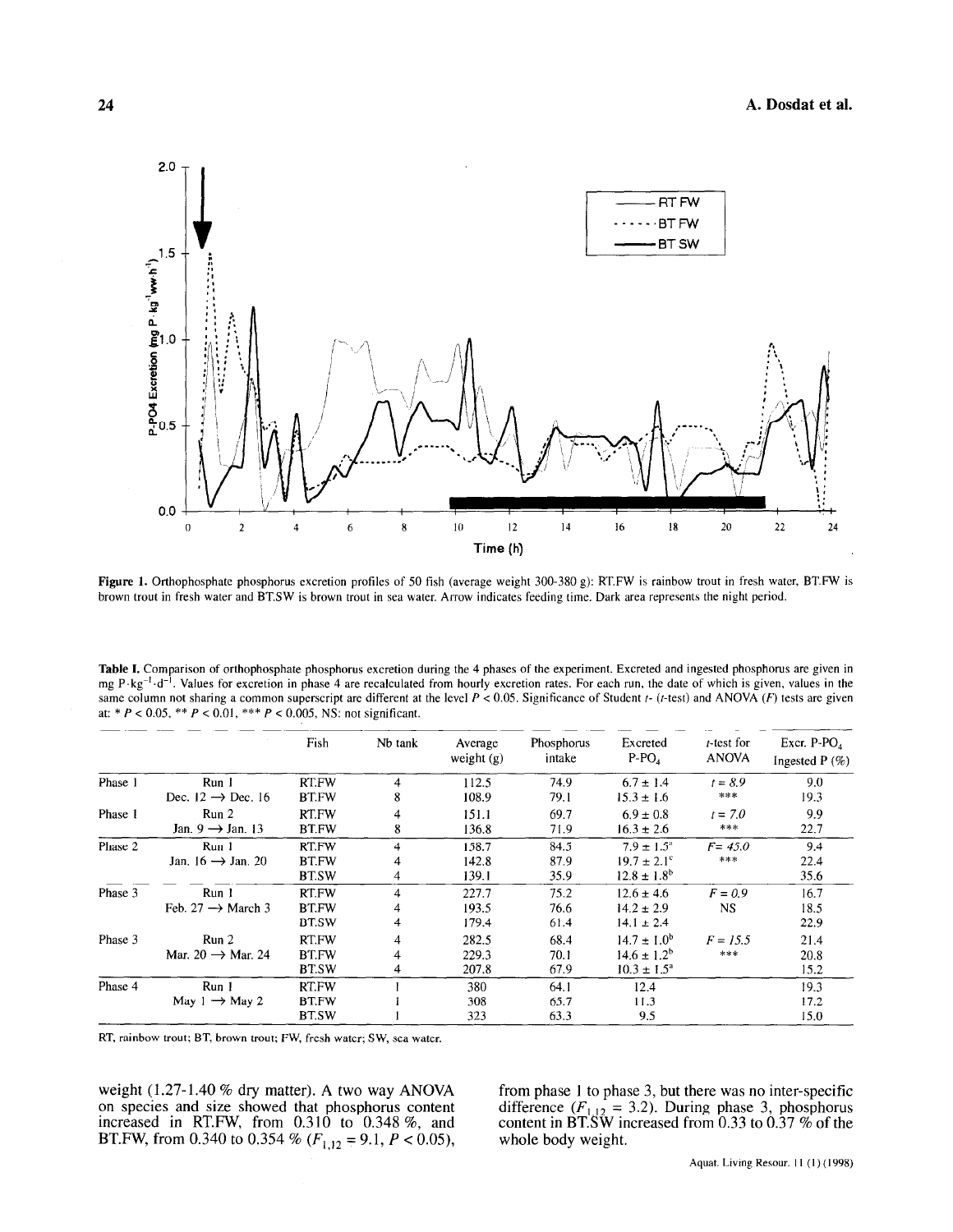Table II. Phosphorus mass balance. All values, except recovery rate, are given in proportion of feed intake (mean ± standard deviation). Recovery rate is given as percentage of feed phosphorus intake + initial fish phosphorus content. For each phase, values in the same column not sharing a common superscript are different at the level  $P < 0.05$ . Significance of Student (t) and ANOVA (F) tests are given at: NS non significant, \*  $P < 0.05$ , \*\*  $P < 0.01$ , \*\*\*  $P < 0.005$ . For phase 2 and phase 3, wasted P-PO<sub>4</sub> is the average of the weighted means of two runs, for four tanks.

|         | Fish                                  | Nb tank                  | Retained<br>phosphorus                                               | $t$ -test or<br><b>ANOVA</b> | Wasted in faeces Wasted as<br>$(= 100$ -Apparent<br>Digestibility<br>Coefficient) | $P-PO$                                                              | t-test or<br><b>ANOVA</b> | Soluble<br>$P-PO4$<br>(% total)<br>wastes) | Recovery<br>rate<br>(%)                                              | $t$ -test or<br><b>ANOVA</b> |
|---------|---------------------------------------|--------------------------|----------------------------------------------------------------------|------------------------------|-----------------------------------------------------------------------------------|---------------------------------------------------------------------|---------------------------|--------------------------------------------|----------------------------------------------------------------------|------------------------------|
| Phase 1 | RT.FW<br><b>BT.FW</b>                 | 4<br>8                   | $47.8 \pm 5.9$<br>$38.8 \pm 7.5$                                     | $t = 1.9$<br>NS.             | 25.2<br>23.2                                                                      | $9.5 \pm 0.5$<br>$20.0 \pm 1.1$                                     | $t = 16.6$<br>***         | 27.4<br>46.3                               | $90.1 \pm 3.4$<br>$90.4 \pm 3.9$                                     | $t = 0.1$<br>NS.             |
| Phase 2 | RT.FW<br><b>BT.FW</b><br><b>BT.SW</b> | 4<br>4<br>4              | $38.9 \pm 5.9^{\circ}$<br>$29.6 \pm 5.1^b$<br>$3.8 \pm 7.7^{\circ}$  | $F = 32.9$<br>***            | 25.2<br>23.2<br>34.7                                                              | $9.4 \pm 1.5^{\circ}$<br>$22.4 \pm 2.2^b$<br>$35.6 \pm 6.4^{\circ}$ | $F = 38.2$<br>***         | 27.2<br>49.1<br>49.6                       | $91.4 \pm 1.1^a$<br>$93.2 \pm 1.8^6$<br>$94.5 \pm 1.3^{\circ}$       | $F = 5.2$<br>*               |
| Phase 3 | RT.FW<br>BT.FW<br><b>BT.SW</b>        | $\overline{4}$<br>4<br>4 | $55.4 \pm 4.5^{\rm b}$<br>$43.2 \pm 4.4^a$<br>$44.8 \pm 4.9^{\circ}$ | $F = 8.33.8$<br>**           | 25.2<br>23.2<br>34.7                                                              | $18.7 \pm 1.6$<br>$19.3 \pm 2.0$<br>$19.2 \pm 1.7$                  | $F = 0.1$<br><b>NS</b>    | 42.6<br>45.3<br>35.6                       | $99.5 \pm 2.7^{\circ}$<br>$92.3 \pm 1.3^a$<br>$99.2 \pm 3.6^{\circ}$ | $F = 5.2$<br>*               |

RT, rainbow trout; BT, brown trout; FW, fresh water; SW, sea water.

#### 4. DISCUSSION

Fish meal phosphorus availability ranges 66-80 % in rainbow trout [39, 241. Ritchie and Brown [42] stated 50 % for herring meal, the major ingredient of the diet. Phosphorus availability is more dependant on species than protein: availability decreases to 13-33 % in carp. In our experiment, dietary phosphorus was mainly provided by Norwegian fish meal (Norseamink $^{\circledR}$ ). Only 10 % of the dietary phosphorus came from mono-calcium phosphate, the availability of which is  $94\%$  in rainbow trout [39]. The phosphorus content of the faeces was 1.5-2.0 % (dry matter) compared to 0.93 % in the diet: recorded dietary phosphorus availability was lower than the digestibility of the dry matter of the diet. Phosphorus availability increased with increasing size in Atlantic salmon [44]. This could explain the differences in recovery rate observed during phase 1 (120 g fish) and phase 3 (200-250 g fish), as phosphorus availability was determined on 300-380 g fish. This may have led to an underestimation in smaller fish. Using the same diet and the same methodology in turbot, availability was determined at 70 % and was independent of ration size [46].

Faecal phosphorus losses represented 55-73 % of the total wastes. This ratio is in agreement with other we was wasted. This fails is in agreement with other workers who round that prospherus discharge was  $221$ . Phosphorus availability appeared to be lower in  $22$ . FHOSPHOLUS availability appeared to be lower in BT.SW than in BT.FW, though sodium is reported to facilitate active phosphorus secondary transport by  $Na<sup>+</sup>-K<sup>+</sup> ATP-ase$  in the eel [6] and carp [36] intestinal epithelial cells. Absorption of more water containing a greater quantity of sodium and phosphate (sea water greater quantity of sociality and prosphate (sea water comanica 0.010 mg·L $r = V_4$  when nest water con $p_{\text{max}}$  be an amagement of dictary phosphorus absorption. As vitamin D is known to enhance net phosphorus absorption in rats  $[7, 32]$  and to increase renal phosphate reabsorption in eels [18], the effect of vitamin  $D_3$  enhancement in diets for brown trout reared in sea water needs to be investigated.

In the experiment, the phosphorus content in the fish increased when the fish grew. Phosphorus content in the fish is known to decrease with increasing size [44, 301. Phosphorus is mainly represented in bones and scales that grow more slowly than the whole fish. At the end of the experiment, P content in the fish (0.32- 0.35 % of the wet weight in 150-300 g fish) was lower than what was estimated in 650 g rainbow trout  $(0.375 \%)$  [16]; in 200 g rainbow trout, where phosphorus content was estimated between 0.38 and  $0.45\%$  of the wet weight  $[44, 22, 43]$ , in 1 g fish  $(46\%$  by [38]). [10] estimated phosphorus content in juvenile Atlantic salmon (Salmo salar) at 0.38  $%$  and [2] at 0.55-0.60 % in 1 g fish. No difference was noticeable in phosphorus content between rainbow trout and brown trout in our study. This increasing phosphorus content may be due to the previous history of the fish before starting the experiment.

It could also be due to a diet phosphorus content above the requirement which tend to increase P content in the verbebrae [38]. Phosphorus requirement does not vary with salinity in Atlantic salmon [25, 311. Brown trout phosphorus requirement is not precisely known, but is probably within the range of those for other salmonids. Oringo and Takeda [38] estimated the need of rainbow trout for available phosphorus at 0.65 % of the diet in very small fish, which seems to have higher requirement than older ones [17], and at  $0.55{\text -}0.65\%$  in larger fish [41]. Weissman et al. [48] recommended raiger iisn  $[1]$ . Weissinan et al.  $[10]$  recommended  $\frac{1}{2}$  70 in 250 g ramoow trout, when it was 0.0 70 in root g Atlantic salmon reared in sea [31]. In our study, available phosphorus content was  $0.70 \%$  of the diet in able phosphorus coment was  $0.70$  / $\theta$  or the dict in Equal to the known requirements for big  $f_{\text{obs}}$ . These equal to the known requirements for big fish. These data are more relevant when expressed as a function of growth and food/gain ratio. A requirement of  $5.5 g$ available phosphorus by 1 kg of wet weight gain was found in  $\overline{250}$  g rainbow trout [48], and 4.6 g in 200 g fish [43]. In our study, the production of one kg RT.FW corresponded to the ingestion of 5.7 g of available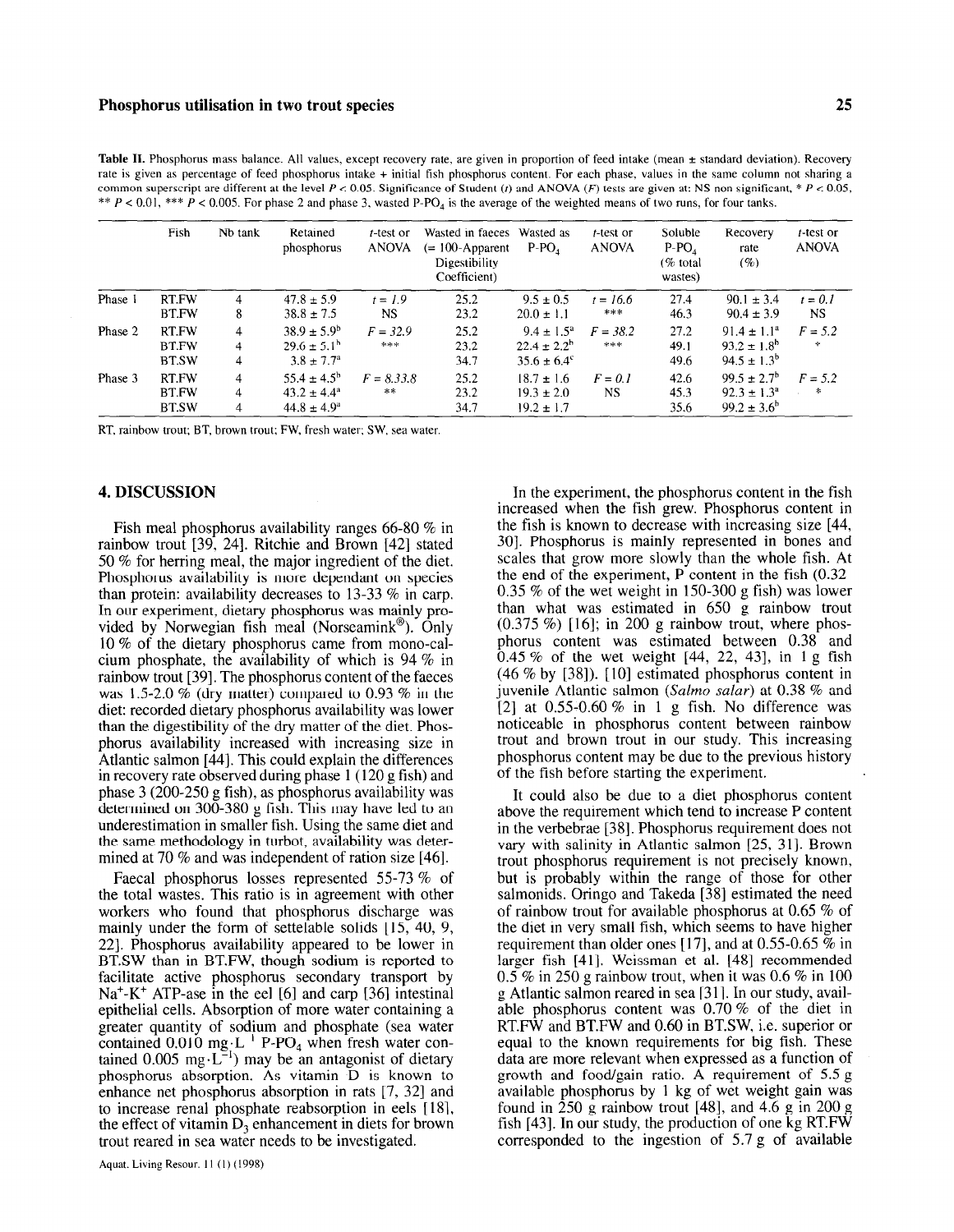phosphorus and respectively 7.3 and 6.8 g in BT.FW and BT.SW, far more than found by these authors.

The phosphorus retention coefficient was higher in rainbow trout than in brown trout, as was observed for nitrogen [ 141. It has been reported to be very high  $(67 \%)$  in 35 g rainbow trout [27]. A relation was found between feed quality and phosphorus retention, ranging from 34 to 40  $\%$  in 250 g rainbow trout [29]. No difference was observed by [9] between rainbow trout and brown trout, but two different diets were used [9]. No difference appeared in retention between BT.FW and acclimated BT.SW. A lower recovery rate in BT.FW could explain why lower phosphorus losses were not correlated to a higher retention rate. During adaptation to sea water (phase 2), phosphorus retention was very low in brown trout (13 % of average value in fresh water), comparable to lipid retention during the same period, but lower than nitrogen retention. During adaptation to sea water, additional energy mobilisation, inducing a higher lipid utilisation, seemed also to mobilise phosphorus, probably through  $\beta$ -oxidation, before it could be settled in the bones, which is a very slow process [30]. The increase in the relative orthophosphate excretion at that time seemed to confirm this hypothesis.

In all vertebrates, phosphate is only excreted through the kidney [4]. This organ has a specific role in divalent ion excretion and has a very different function in sea water or in fresh water. In fresh water, the major role of the kidney is to excrete excess water and to retain salts. In sea water, where fish drink water to compensate for loss through the skin, the kidney extrudes divalent ions  $(M\alpha^{2+})$  and  $S\Omega^{2-}$  and  $D\Omega^{2-}$  and conserves water [37]. During acclimatisation to sea water, brown trout showed high phosphate excretion when compared to ingested phosphorus. In sea water, urine flow is one tenth of that in fresh water [21]. In other words, phosphate concentration in urine increased very quickly during that period, due to active secretion in the tubule  $[4, 23]$ . This phosphorus loss may be due to higher ATP consumption linked to the energetic cost of adaptation and higher seawater phosphate absorption through the digestive tract. After the phate absorption unbugh the digestric tract. After the acclimatisation period of 3 weeks, phosphate excretion by BT.SW decreased to a significativly lower level than in facts water but not before  $1.5$  months. This  $r_{\rm{max}}$  and the total brown trout were not total density and  $r_{\rm{max}}$ revealed that brown trout were not totally acclimatised. after 1.5 months in sea water. The consecutive lower phosphate excretion observed in BT.SW is probably linked to the lower bioavailability of dietary phosphorus. In RT.FW, phosphate excretion increased continuously. Rainbow trout  $(100 \text{ g wet weight})$  excreted  $10^{10}$  mg P.K. and P.M. Then  $P_{\text{H}}$  means that  $P_{\text{H}}$  means the  $P_{\text{H}}$ TO  $\ln g$  r  $\log$  d  $\ln \ln g$  in retain  $\ln g$  r  $\ln g$  in retains  $\ln g$ was comparable to the difference in retained phosphorus, which could explain differences in excreted phosphorus, given that recovery rates were similar in both cases  $(90 \%)$ . The missing 10 % could indicate that a

greater amount of organic phosphorus is excreted in young fish. This is confirmed by the fact that total soluble phosphorus in the faeces represented around 20 % of settleable phosphorus, allowing some organic phosphorus to be wasted in outflowing water.

The excreted phosphate to faeces phosphorus ratio was greater than reported previously in rainbow trout  $[15, 22]$ , and in brown trout  $[9]$ . This may be due to a lower phosphorus faecal waste coming from the higher phosphorus availability and the higher phosphorus content of the diet used in our study. In fact, only 5 g per kg feed were available in [9], compared to  $9.7 g \text{ kg}^{-1}$  feed in our experiment, for the same amount of un-available phosphorus  $(3 \times 8 \cdot 8)^{-1}$ . Recent works  $[27]$ , cited  $2.0$  g P-PO, per kg wet weight gain were excreted by rainbow trout, and others measured 6-7 g P-PO<sub>4</sub> per kg wet weight gain [29]. In our study, excreted  $\overline{P-PO_4}$  was lower, representing 1.5 g per kg wet weight gain in RT.FW (respectively 1.9 and 2.1 in BT.FW and BT.SW). It appears that some progress is conceivable in diet quality [20], particularly through the reduction of the bone content (bones contain 5 % phosphorus) in fish meal and the substitution of fish meal by other ingredients containing less phosphorus.

Phosphate excretion profiles showed no daily trends and seemed independent of feeding. Conversely, phosphate discharge in sea-bass was affected by the meal time [3]. No phosphate excretion was observed in turbot [46]. Orthophosphate excretion in rainbow trout and brown trout remained 10 fold lower than ammonia nitrogen excretion. It seems that phosphate excretion may have specific characteristics among the teleosts where phosphorus metabolism is not as well known than nitrogen metabolism.

Mass balance recovery rate was high during phase 3, contrary to nitrogen where recovery rate never exceeded 93 % [ 141. Such high ratios were obtained by monitoring total phosphorus [ 161. It was lower during phase 1 where, added to previous interpretations (under estimation of digestibility, organic phosphate excretion), some metabolites and/or other wastes excretion), some metabolites and/or other wastes (scales) could have been not evaluated. Metaphosphate excretion cannot be advocated [36]. Neverthephate exercitor cannot be advocated [50]. Heverting  $\frac{1}{2}$  recovered. The fact of the prospheres intake was recovered. The fate of the 27  $%$  missing is still to be determined precisely.

These results tend to demonstrate that, with respect these results iend to demonstrate that, with respect  $\frac{1}{2}$  chynomichial impact assessment, rambow trout uses phosphorus in better way than brown trout, by retaining more of the ingested phosphorus. The consequence is potentially a higher phosphorus wastage in the environment for brown trout. For bigger fish, that represents the bulk of the biomass in fish farms, it is through the organic phosphorus in the faeces, under solid and soluble forms.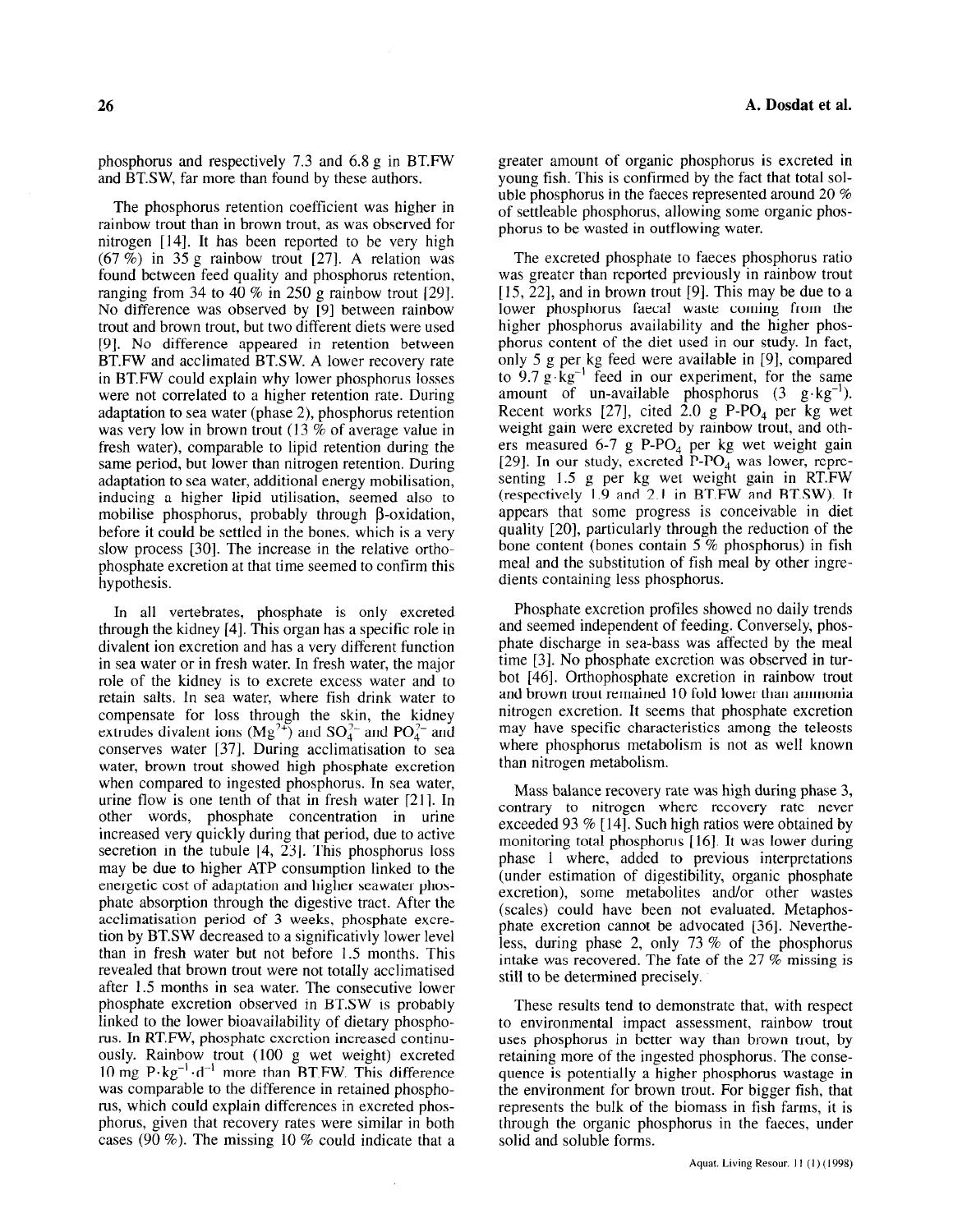#### Acknowledgements

The authors thank Drs S. Kaushik and D. Coves for very helpful comments on the manuscript. This work was a part of the "Environmental impact of aquaculture" Programme of IFREMER.

#### REFERENCES

- [1] Ackefors H., Enell M., Discharge of nutrients from Swedish fish farming to adjacent sea areas, Ambio 19 (1990) 28-35.
- [2] Asgard T., Shearer K.D., Dietary phosphorus requirement of juvenile Atlantic salmon, Salmo salar L., Aquac. Nutr. 3 (1997) 17-23.
- [3] Ballestrazzi R., Lanari D., D'Agaro E., Mion A., The effect of dietary protein level and source on growth, body composition, total ammonia and reactive phosphate excretion of growing sea-bass (Dicentrarchus labrax), Aquaculture 127 (1994) 127-206.
- [4] Bijvoet O.L.M., Reitsma P.H., Phylogeny of renal phosphate transport in the vertebrates, Adv. Exp. Med. Biol. 81 (1977)41-53.
- [5] Bolin D.W., King R.P., Klostermann E.W., A simplified method for the determination of chronic oxide  $(Cr_2O_3)$ when used as an index substance, Science  $116$  ( $1952$ ) 634-635.
- [6] Brichon G., L'absorption du phosphore par l'intestin de l'anguille (Anguilla anguilla L.) I. Mise en evidence et caractères du transport in vitro de l'ion phosphate chez l'anguille d'eau douce, C.R. Soc. Biol. 167 (1973) 1142-I 145.
- [7] Chen T.C., Castillo L., Korycka-Dahl M., de Luca H.F., Role of vitamin D metabolistes in phosphate transport of rat intestine, J. Nutr. 104 (1974) 1056-1060.
- [8] Cho C.Y., Slinger S.J., Bayley H.S., Bioenergetics of salmonid fishes: energy intake, expenditure and productivity, Comp. Biochem. Physiol. 73B (1982) 25-41.
- [9] Cho C.Y., Hynes J.D., Wood K.R., Yoshida H.K., Quantification of fish culture wastes by biological (nutritional) and chemical (limnological) methods; the development of high nutrient dense (HDN) diets, in: Cowey C.B., Cho C.Y. (eds), Proc. 1st Int. Symp. Nutritional strategies in management of aquaculture waste and Aquaculture Waste, University of Guelph, Guelph, Ontario, Canada, 1991, 37-50.
- $\frac{1}{2}$  Charlo, Canada,  $\frac{1}{2}$ ,  $\frac{1}{2}$ ,  $\frac{1}{2}$ ,  $\frac{1}{2}$ ,  $\frac{1}{2}$ ,  $\frac{1}{2}$ ,  $\frac{1}{2}$ ,  $\frac{1}{2}$ ,  $\frac{1}{2}$  $F_{\text{F}}$   $\frac{1}{4}$   $\frac{1}{4}$   $\frac{1}{4}$   $\frac{1}{4}$   $\frac{1}{4}$   $\frac{1}{4}$   $\frac{1}{4}$   $\frac{1}{4}$   $\frac{1}{4}$   $\frac{1}{4}$   $\frac{1}{4}$   $\frac{1}{4}$   $\frac{1}{4}$   $\frac{1}{4}$   $\frac{1}{4}$   $\frac{1}{4}$   $\frac{1}{4}$   $\frac{1}{4}$   $\frac{1}{4}$   $\frac{1}{4}$   $\frac{1}{4}$  Farmer, July/August (1987) 38-39.<br>[11] Dosdat A., L'excrétion chez les poissons téléostéens. II.
- Le phosphore, Piscic. Fr. 109 (1992) 18-29.  $\frac{1}{2}$  Deprosphore, Fiscre, Fi, 102 (1222) 10-22.
- $\mu_{\text{total}}$   $\mu_{\text{total}}$  regulation with reference to  $\mu_{\text{total}}$  and  $\mu_{\text{total}}$ partiting regulation with reference to environment  $\mu$  obtents in France, Hoc. workshop on Fish farm chines ents and their control in E.C. countries, Hamburg, 23-25<br>Nov. 1992, 88-92.
- evaluation of nitrogen and phosphorus excretion by amount discharged in hatcher fish, Aquac. Eng. 14 (1994) 59-84. Fish Soc. 123 (1994) 587-594.
- [14] Dosdat A., Métailler R., Desbruyères E., Huelvan C., Comparison of brown trout (Salmo trutta) reared in fresh water and sea water to freshwater rainbow trout (Oncorhynchus mykiss): I. Growth and nitrogen balance, Aquat. Living Resour. 10 (1997) 157- 167.
- [15] Enell M., Lof J., Environmental impact of aquaculture -Sedimentation and nutrient loadings from fish cage culture farming, Vatten 39 (1983) 364-375.
- [16] Eskelinen P., The phosphorus balance of rainbow trout, Can. Transl. Fish. Aquat. Sci. 5274, 13 p. (from Vessihallituksen monistesarja 241 (1986) 33-42, 1984; in Finnish).
- [ 171 Eya J.C., Love11 R.T., Available phosphorus requirement of food-size channel catfish (Ictalurus punctatus) fed practical diets in ponds, Aquaculture 154 (1977) 283-292.
- [18] Fenwick J.C., Vermette M.G., Vitamine  $D_3$  and the renal handling in American eels, Fish, Physiol. Biochem. 7 (1989) 351-358.
- [19] Foy R.H., Rosell R., Loadings of nitrogen and phosphorus from a Northern Ireland fish farm, Aquaculture 96 (1991) 17-30.
- [20] Gavine F.M., Phillips M.J., Murray A., Influence of improved feed quality and food conversion ratios on phosphorus loadings from cage culture of rainbow trout, Oncorhynchus mykiss (Walbaum), in freshwater lakes, Aquacult. Res. 26 (1995) 481-495.
- [21] Hickman C.P., Trump B.F., The kidney, in: Hoar W.S., Randall D.J. (eds), Fish Physiology, Vol. 1, Academic Press, 1969, pp. 91-239.
- [22] Holby O., Hall P.O.J., Chemical fluxes and mass balances in a marine fish cage farm. II. Phosphorus, Mar. Ecol. Prog. Ser. 70 (1991) 263-272.
- [23] Kakuta I., Namba K., Uematsu K., Takaba M., Murachi S., Changes in urine properties of cultured red sea bream exposed to dilute sea water, Nippon Suisan Gakkaishi 58 (1992) 1465-1469.
- [24] Kaushik S.J., Nutrition et alimentation des poissons et contrôle des déchets piscicoles, Piscic. Fr. 101 (1990) 14-23.
- [25] Ketola H.G., Requirement of Atlantic salmon for dietary phosphorus, Trans. Am. Fish. Sot. 104 (1975)  $\frac{1}{2}$ .  $\frac{1}{2}$ .  $\frac{1}{2}$ .  $\frac{1}{2}$ . [26] Ketola H.G., Mineral nutrition: effects of phosphorus in
- trout and salmon feature prospection  $\frac{1}{2}$  and saturon feeds on water potention, in Frequencies and feeding in fish, Academic Press, London, 1985, pp. 465-473.
- [27] Ketola H.G., Richmond M.E., Requirement of rainbow [13] Dosdat A., Gaumet F., Chartois H., Marine aquaculture [27] Ketola H.G., Richmond M.E., Requirement of rainbow<br>effluent monitoring: methodological approach to the trout for dietary phosphorus and its relationship to th effluent monitoring: methodological approach to the transference in hatchery effluents, Trans. Am.<br>
evaluation of nitrogen and phosphorus excretion by amount discharged in hatchery effluents, Trans. Am.